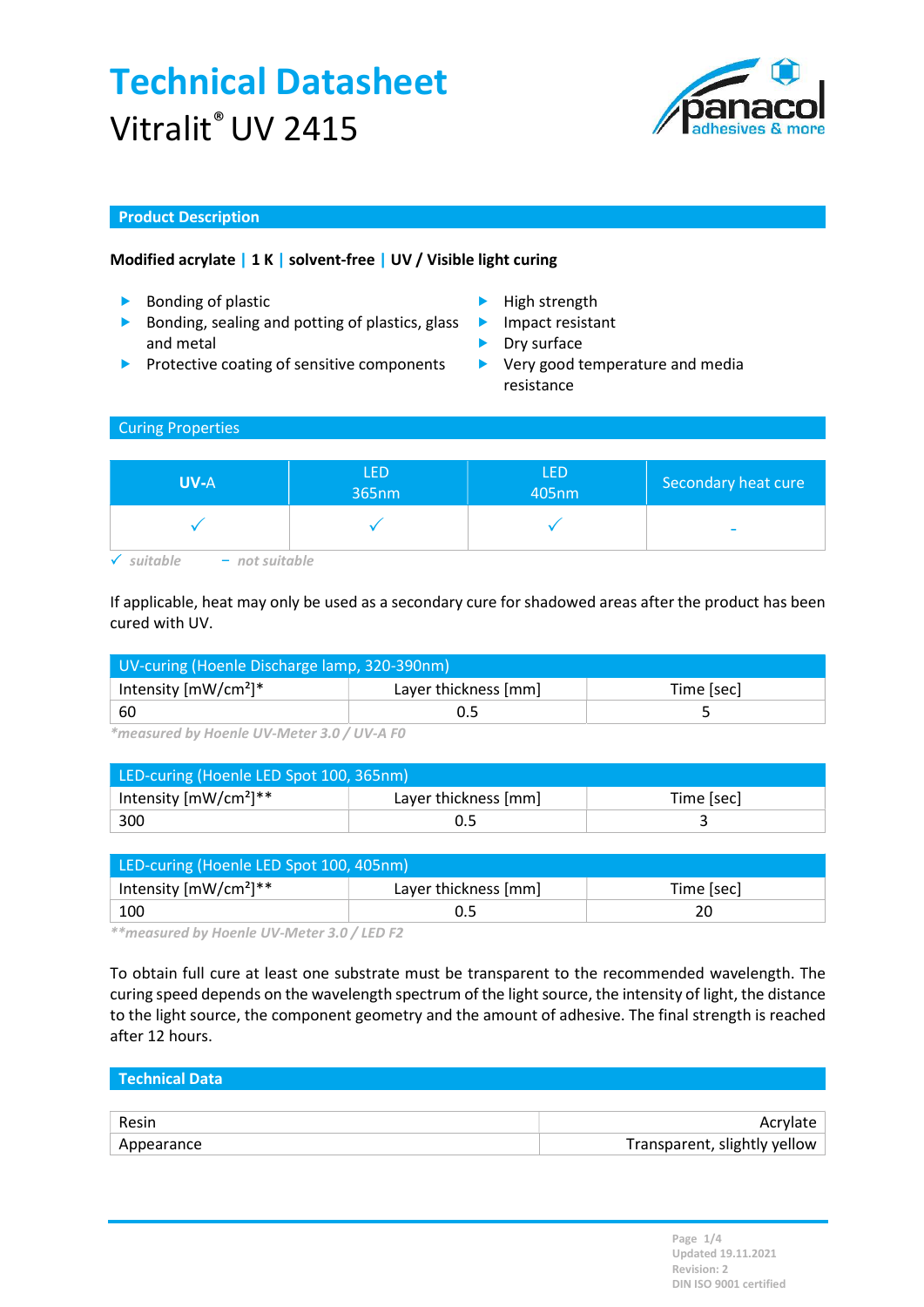# Technical Datasheet Vitralit® UV 2415



| <b>Uncured Material</b>                                |                 |
|--------------------------------------------------------|-----------------|
| Viscosity [mPas] (Brookfield LVT, 25 °C, Sp. 4/60 rpm) | $1,500 - 2,500$ |
| PE-Norm 001                                            |                 |
| Density [g/cm <sup>3</sup> ]                           | $1.0 - 1.2$     |
| PE-Norm 004                                            |                 |
| Flash point [°C]                                       | >100            |
| PE-Norm 050<br>Refractive index [nD20]                 |                 |
| PE-Norm 023                                            | $1.49 - 1.50$   |
|                                                        |                 |
| <b>Cured Material</b>                                  |                 |
| Hardness shore D                                       | $65 - 75$       |
| PE-Norm 006                                            |                 |
| Temperature resistance [°C]                            | $-30 - 120$     |
| Shrinkage [%]                                          | $<$ 4           |
| PE-Norm 031                                            |                 |
| Water absorption [%]                                   | $<$ 1           |
| PE-Norm 016                                            |                 |
| Glass transition temperature - DSC [°C]                |                 |
| PE-Norm 009                                            | $35 - 55$       |
| Coefficient of thermal expansion [ppm/K] below Tg      | $100$           |
| PE-Norm 017                                            |                 |
| Coefficient of thermal expansion [ppm/K] above Tg      | $280 - 400$     |
| PE-Norm 017                                            |                 |
| Young's modulus - Tensile test [MPa]                   |                 |
|                                                        |                 |
| 60mW/cm2, 60sec, Fe spectrum                           | $700 - 2,000$   |
| PE-Norm 056                                            |                 |
| Tensile strength [MPa]                                 |                 |
| Curing parameter                                       | $9 - 16$        |
| PE-Norm 014                                            |                 |
| Elongation at break [%]                                |                 |
| Curing parameter                                       | $<$ 5           |
| PE-Norm 014                                            |                 |
| Lap shear strength (PC/stainless steel) [MPa]          |                 |
| 60mW/cm2, 60sec, Ga spectrum                           | $5 - 8$         |
| PE-Norm 013                                            |                 |
| Lap shear strength (PC/Al) [MPa]                       |                 |
| 60mW/cm2, 60sec, Ga spectrum                           | $5 - 8$         |
| PE-Norm 013                                            |                 |
| Lap shear strength (PMMA/PMMA) [MPa]                   | $3 - 6$         |
| 60mW/cm2, 60sec, Ga spectrum<br>PE-Norm 013            |                 |
| Lap shear strength (glass/glass) [MPa]                 |                 |
| 60mW/cm2, 60sec, Ga spectrum                           | $8 - 12$        |
| PE-Norm 013                                            |                 |
| Lap shear strength (glass/Al) [MPa]                    |                 |
| 60mW/cm2, 60sec, Ga spectrum<br>PE-Norm 013            | $7 - 10$        |

Page 2/4 Updated 19.11.2021 Revision: 2 DIN ISO 9001 certified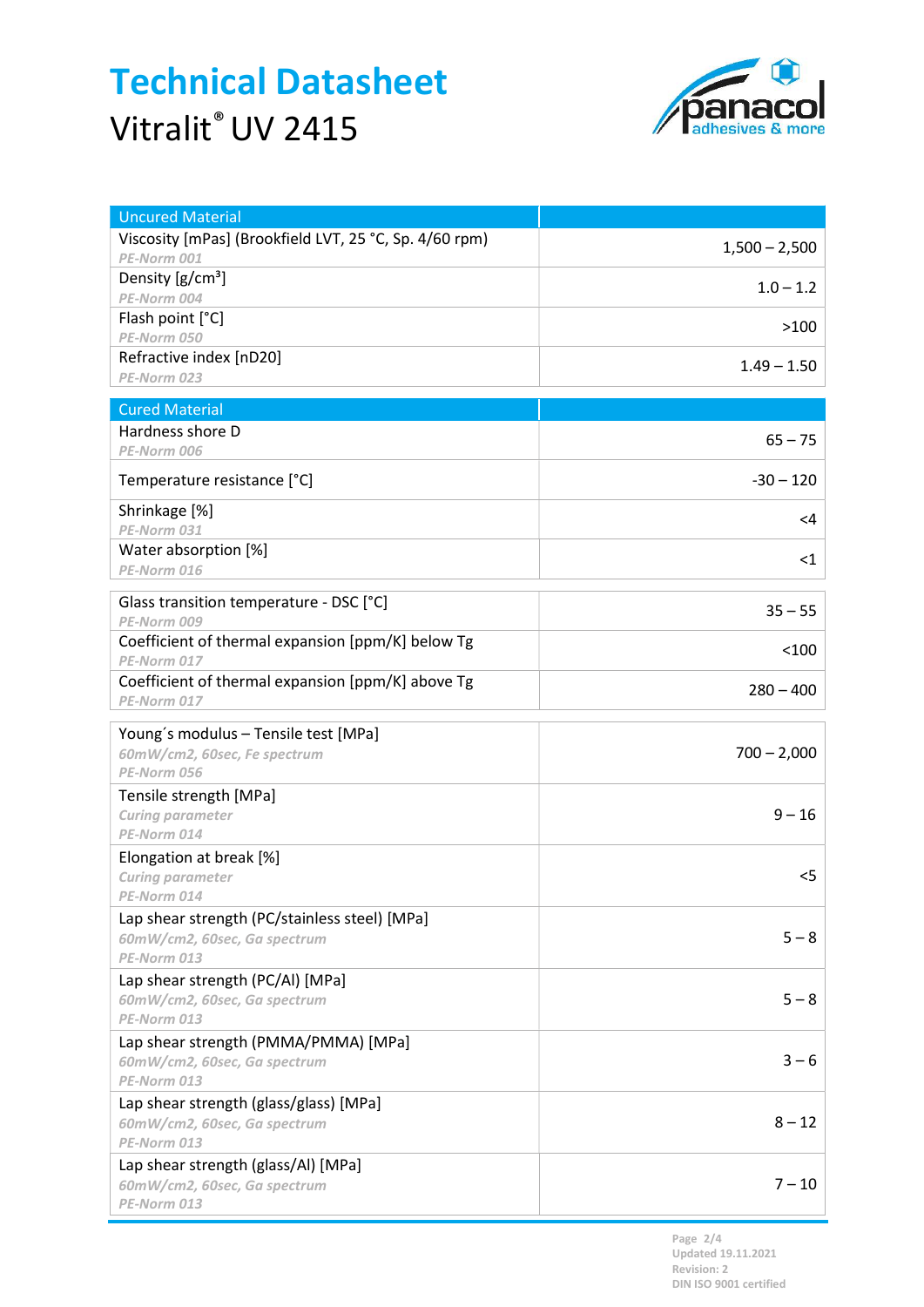# Technical Datasheet Vitralit<sup>®</sup> UV 2415



| Lap shear strength (glass/stainless steel) [MPa]<br>60mW/cm2, 60sec, Ga spectrum<br>$\mathsf{P}$ F-Norm 013 | $7 - 10$ |
|-------------------------------------------------------------------------------------------------------------|----------|
|                                                                                                             |          |
| $\tau$ . The state of $\tau$ is the state of $\tau$ is the state of $\tau$                                  |          |

### Transport/Storage/Shelf Life

| Package type      | <b>Transport</b>    | <b>Storage</b>      | Shelf life*                     |
|-------------------|---------------------|---------------------|---------------------------------|
| Syringe/Cartridge | At room temperature | At room temperature | At delivery                     |
| Other packages    | max. $25^{\circ}$ C | max. $25^{\circ}$ C | min. 6 months<br>max. 12 months |

\*Store in original, unopened containers!

#### Instructions for use

#### Surface preparation

The surfaces to be bonded should be free of dust, oil, grease, mold release, or other contaminants in order to obtain an optimal and reproducible bond. For cleaning we recommend the cleaner IP® from Panacol, or a solution of Isopropyl Alcohol at 90% or higher concentration. Substrates with low surface energy (e.g. polyethylene, polypropylene) must be pretreated in order to achieve sufficient adhesion.

#### Application

Our products are supplied ready to use. Depending on the packaging, our adhesives may be dispensed by hand directly from the package, or they can be applied using dispensing systems and automation that is compatible with light-curable adhesive chemistry. Vitralit® adhesives can begin to cure slowly in daylight and with longer term exposure under indoor lighting. We therefore recommend that adhesive exposure to ambient light must be kept to a minimum. Fluid lines and dispense tips must be 100% light blocking. For assistance with dispensing options, please contact our Application Engineering department. Adhesive and substrate should not be cold for proper bonding. They must be allowed to warm to room temperature prior to processing. After dispensing the adhesive, bonding of the parts should be done promptly. It is recommended that curing stations be equipped with air exhaust systems to evacuate vapors and heat generated during the curing process. After curing, the adhesive must be allowed to cool to ambient temperature before testing the product's performance. For safety information refer to our Material Safety Data Sheet (MSDS).

#### **Storage**

This is light sensitive material. Containers must remain covered when not in use. Minimize exposure of uncured material to daylight, artificial light, and UV light during storage and handling. Store uncured product in its original, closed container in a dry location. Any material removed from the original container must not be returned to the container as it could be contaminated. Panacol cannot assume responsibility for products that were improperly stored, contaminated, or repackaged into other containers.